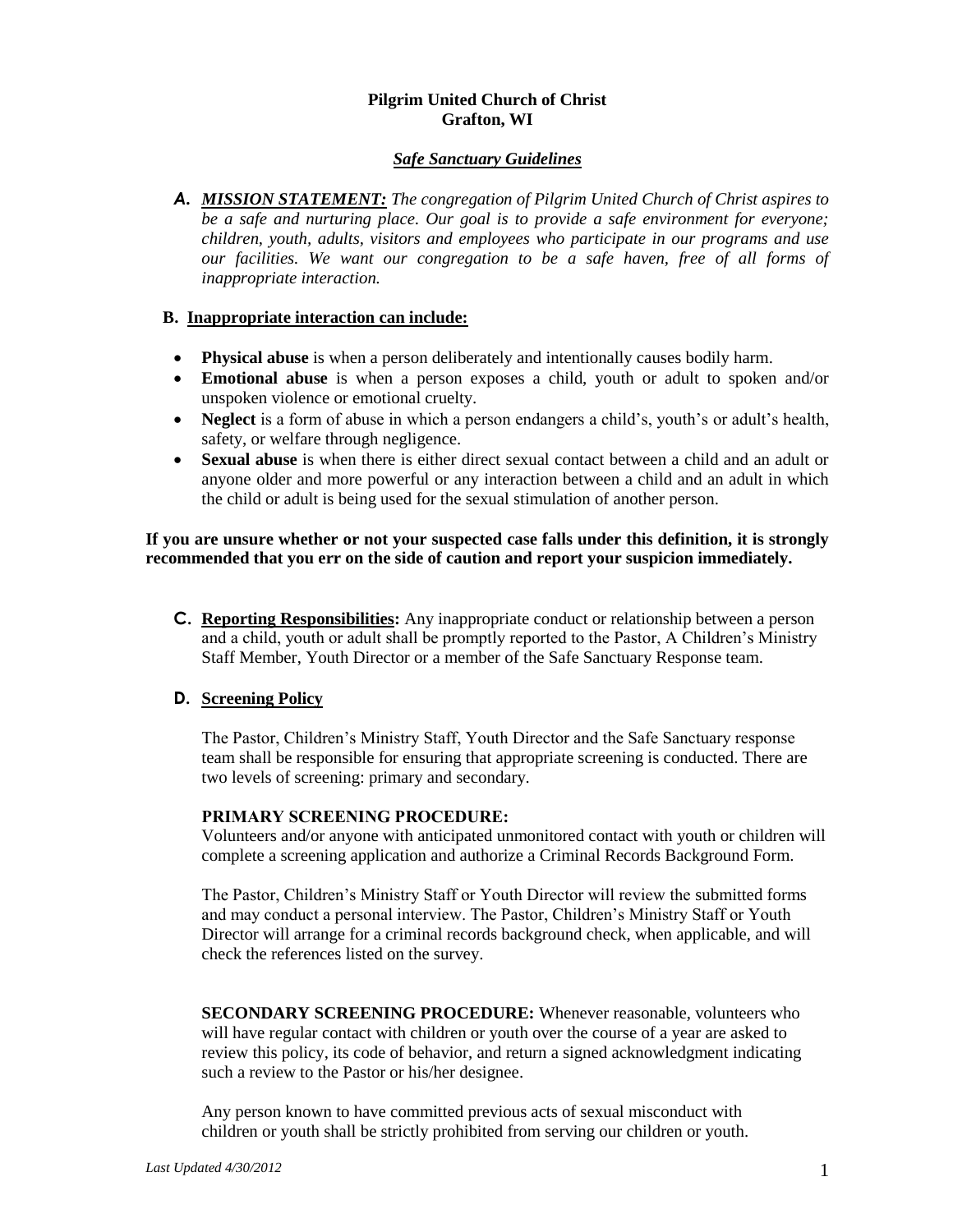## **E. Maintenance and Records:**

All records collected in compliance with these Safe Sanctuary Guidelines (SSG) shall be in a secure location to protect the integrity and confidentiality of the records.

## **F. Education**

The Children's Ministry Staff or Youth Director will provide or make available these Safe Sanctuary Guidelines to all members of the congregation and to others upon request.

All staff and volunteers who work directly with children and youth are required to review the Plan and to sign a statement that they have reviewed the Plan and will comply with its requirements.

## **G. Best Practices and Regular Operating Procedures**

 **The Two Adult Rule:** Whenever reasonable, the children and youth in both the educational and youth program of our congregation shall be under the care and supervision of two adults, one of whom may be a high school aide. An exception would exist if programs are so constructed as to provide constant visual access and frequent observation by Children's Ministry Staff, Youth Director, adult or aide. Furthermore, no teacher, advisor, aide or anyone else working with our children or youth should place themselves in a compromising situation by being alone with a child or with children outof-sight of other adults or aides.

## **H. Parental Consent:**

The Church will request written consent from the parent or guardian before a child can attend activities or programs away from our facilities.

## **I. Discipline:**

The purpose of discipline with children and youth is to maintain order in a manner consistent with the teaching of religious responsibility, respect and cooperation. No child or youth shall be disciplined by the use of spanking, hitting, slapping or any form of physical punishment. Verbal reprimands shall not include destructive criticism, insult or shouting. Adults, aides and others helping in the classroom are encouraged to listen to the child or youth, communicate expectations of appropriate behavior, use time-outs or give alternate choices. If a child or youth is disruptive, a teacher or aide from the class or a neighboring class may be sent to locate a staff member or the designated person in charge. If none of these people are readily available, a parent should be contacted and brought to the room.

## **J. Children's and Youth Group Activities:**

No adult leader, staff or volunteer should initiate or encourage inappropriate interaction with, or among, children or youth. Setting boundaries is the responsibility of the adults. All participants are expected to remain with the group throughout the times listed in congregation publications. No pairing or otherwise separating off from the group to other parts of the building or grounds is permitted without the approval of the supervising adults. In the event of overnight programs, there is to be no co-mingling of the opposite sex in sleeping arrangements. There is to be adult supervision with the group at all times.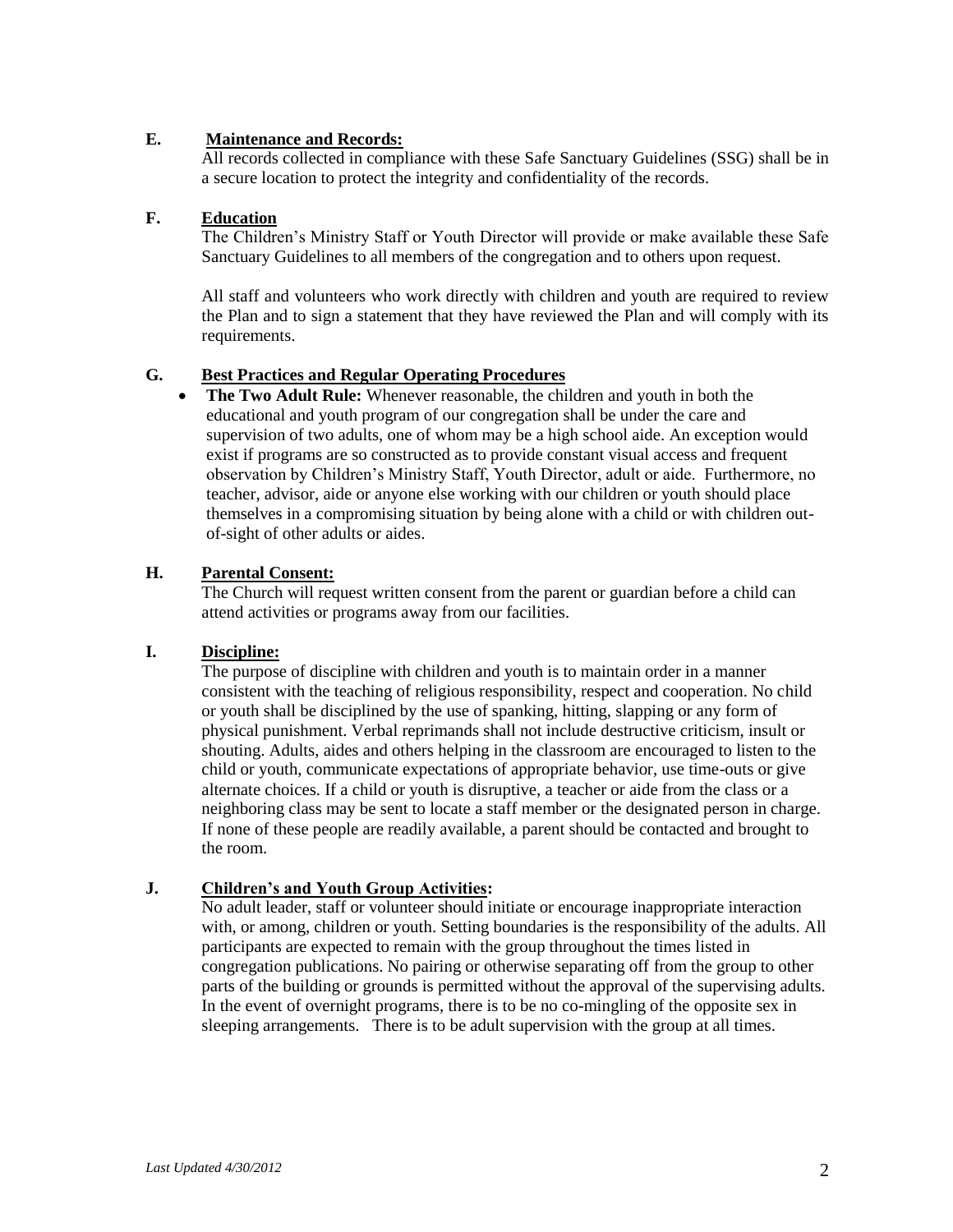## **K. Substance Awareness:**

- **Drugs** The use of any illegal drugs is strictly prohibited at all congregational sponsored events. The misuse of prescription medications (or over-the-counter drugs) is prohibited at all congregational sponsored events, and particular attention toward prevention will be exercised at congregational sponsored child and youth events.
- **Tobacco** Tobacco products may not be used in the church or in the presence of children or youth at congregational sponsored child or youth events. Where tobacco is used (at congregation sponsored adult or family events) we strongly encourage using designated areas and protocols.
- **Alcohol** Alcohol may not be used in the presence of children or youth at congregational sponsored child or youth events. Where alcohol may be present at church sponsored adult or family functions (i.e. bowling, sporting events, restaurants, camping, etc.) we encourage – and expect of each other – responsible and appropriate behavior.
- **Retreat/Youth Trip Medication Procedure** All parents of youth  $(7<sup>th</sup> 12<sup>th</sup>$  grade) will hand in all over-the-counter and prescription medications in a well labeled zip-loc bag, including directions of dosage and content to the Youth Director or designee prior to departing on retreats or youth mission trips. The Youth Director or designee will dispense all medications as prescribed or needed.

## **L. Parental Guidelines:**

We strongly encourage parents, when on the premises with their children, to know at all times where their children are, who they are with, and what they are doing. It is strongly encouraged that children 10 or under do not play in unsupervised areas.

## **M. Auto Safety Policy:**

Drivers must have a valid driver's license in order to drive any youth or child on a churchsponsored event.

Adult volunteers will see that children and youth wear seatbelts or are secured in appropriate child safety seats when being transported for church sponsored activities. No more passengers than can be safely restrained will be carried in a vehicle for these activities.

We subscribe to a "zero tolerance" for driving under the influence of alcohol or drugs (including illegal substance or the misuse of prescribed or over-the-counter medications).

Youth under the age of 21 years of age are not to be used as chauffeurs for any church sponsored activities when at all possible.

## **N. Sex Offenders:**

• Philosophy: Pilgrim United Church of Christ strives to be an inclusive community, respecting our differences in beliefs, opinions and life experiences. However, concern for the safety and well being of the congregation as a whole must be given priority over the privileges and inclusion of an individual.

To the degree any person's actions seriously compromise the health of this congregation, our response as a people of faith must reflect our concern for the overall safety and wellbeing of our members.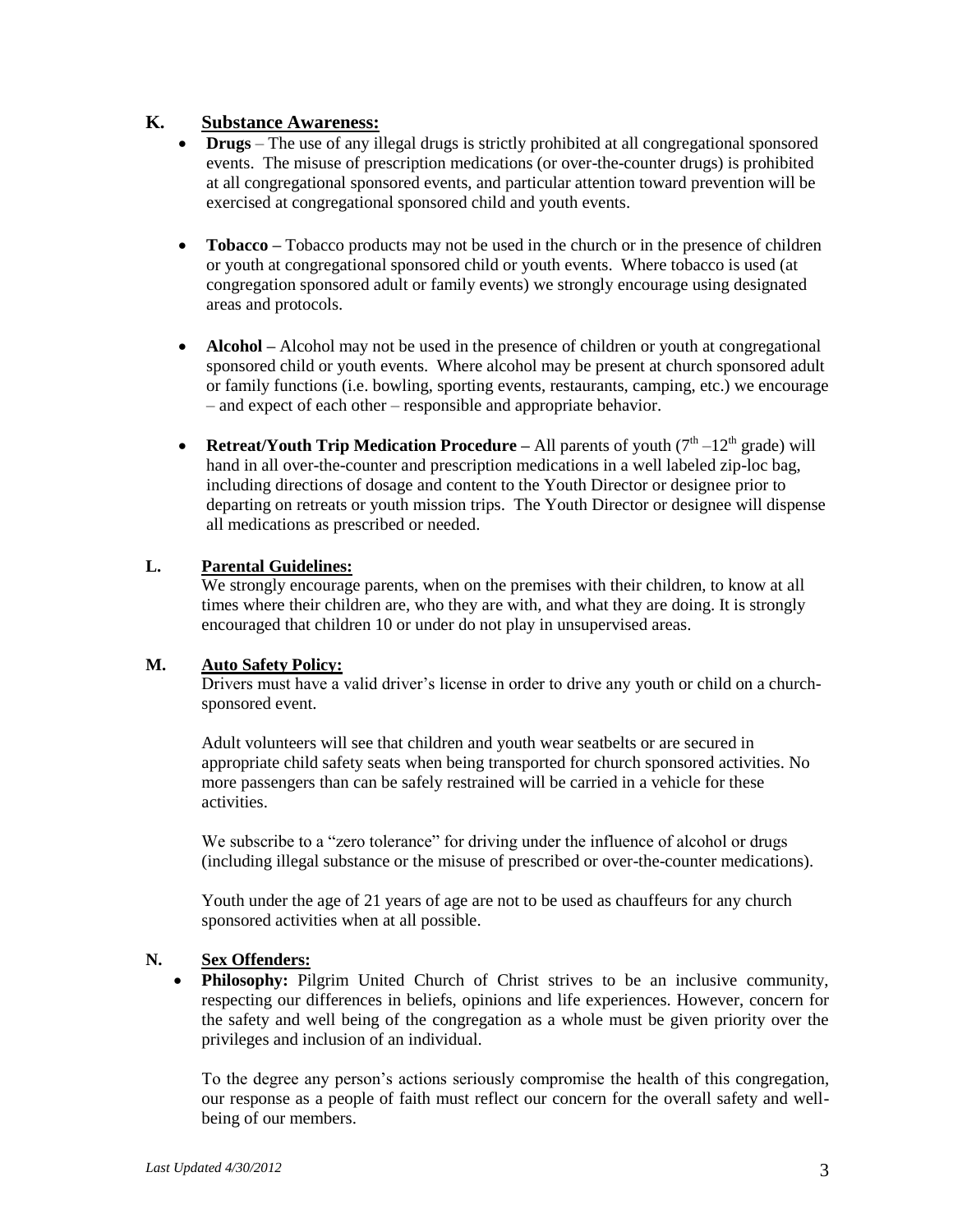• **Procedures:** If someone with a pending accusation or a conviction of a sexual offense wishes to become a regular part of our congregational life, he or she must be willing to abide by these SSG to ensure both the well-being of our members and to help the individual avoid any situation where he or she may face false allegations.

These SSG also apply to current members and friends should they face charges or conviction for sexual offenses.

The individual with a pending accusation or a conviction of a sexual offense must meet with the Pastor to discuss his/her desire to become part of the regular life of this congregation. The individual must indicate a willingness to make available to the Pastor and Safe Sanctuary Advisory Panel any background material that would be helpful in evaluating his/her situation. For persons already convicted of a sex offense, the probation officer also must be in contact with the pastor. The individual also must express a willingness to sign and abide by our Limited Access Agreement.

Our Advisory Panel will evaluate the risks and decide and identify appropriate ways for this person to participate in the life of the congregation. The panel will also decide if any specific conditions need to be added to the Limited Access Agreement.

If the Advisory Panel determines that participation is appropriate, the individual will then be given the Limited Access Agreement and asked to sign it. Any violations of this agreement could result in the person being denied further participation in the life of our congregation.

## **O. Advisory Panel**

The Advisory Panel is a group of people designated to meet periodically to evaluate the climate of the congregation to ensure that the Safe Sanctuary Guidelines are being followed in all areas. They will also meet to receive and review allegations of misconduct as highlighted in the Safe Sanctuary Guidelines.

The team shall consist of the Pastor, Children's Ministry Staff, Youth Director and at least one parent appointed by the Pastor, Children's Ministry Staff or Youth Director. At least one member of the Response Team will have attended a Safe Sanctuaries workshop or training session. All members of this team shall maintain confidentiality.

*Important Note: This document can be changed at any time without notice at the discretion of the Pastor, Children's Ministry Staff, Youth Director and Advisory Panel.*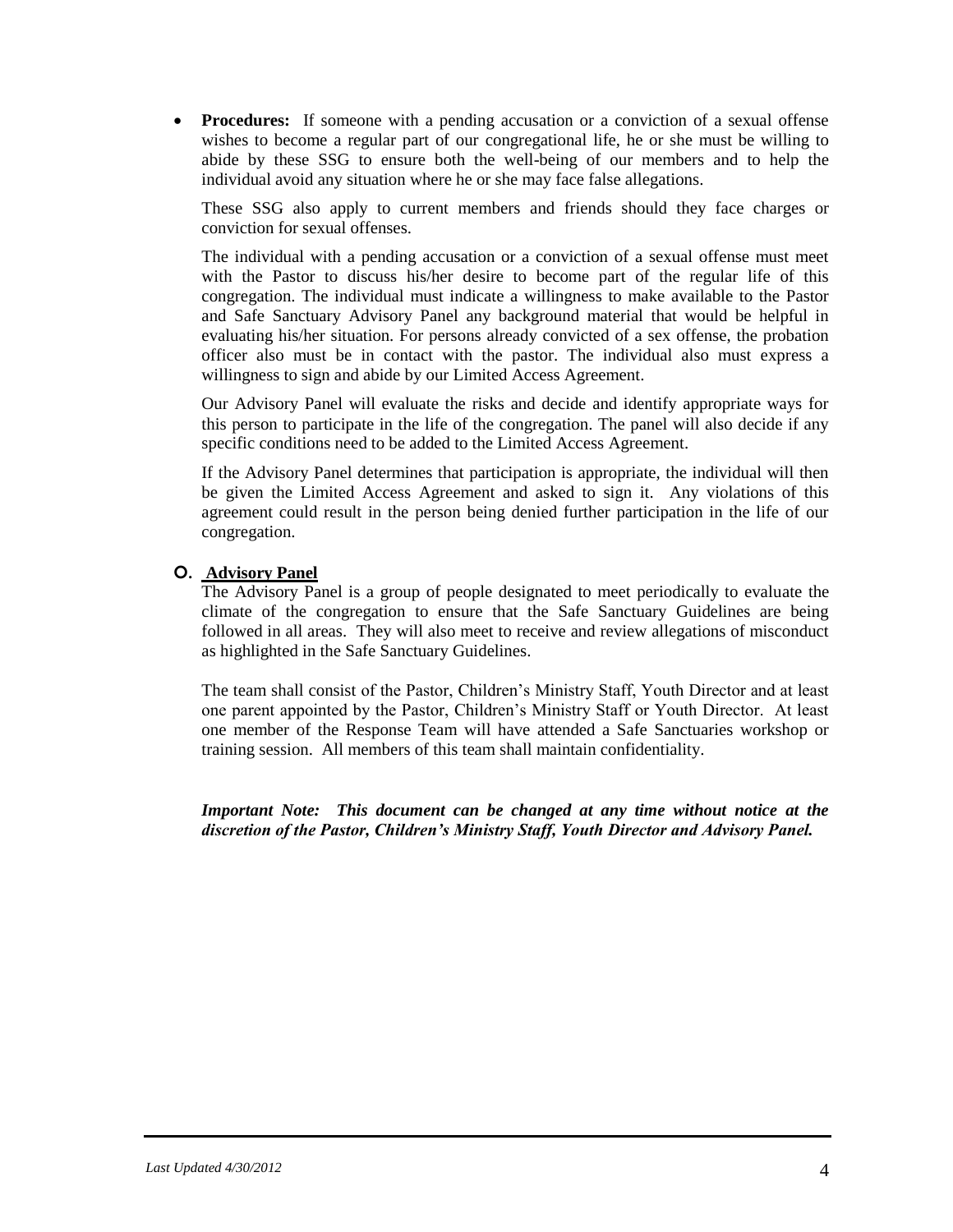#### Volunteer Covenant for People Working with Children and Youth Pilgrim United Church of Christ  $\mathbf{L}$

Briefly describe any previous experience working with children or youth:

| Pastoral Reference (if less than 6 months at Pilgrim UCC)        |                                      |
|------------------------------------------------------------------|--------------------------------------|
|                                                                  | Position ___________________________ |
|                                                                  |                                      |
|                                                                  |                                      |
| I am interested in the following:<br>Teacher<br>Driver/Chaperone | $\Box$ Volunteer with children/youth |

## **Covenant Statement**

Because God calls us to be a community of faith and leaders in Christ's church, I covenant with God and all persons participating in the events sponsored by Pilgrim United Church of Christ to conduct myself in a manner that promotes the well-being of the children, youth, and families that I will serve. As a part of this covenant, I agree to participate in a professional manner in activities with the children and youth in my charge, to extend genuine care and concern to all participants while maintaining healthy and appropriate relationship boundaries, and to treat all people with dignity and respect.

 $\Box$  I have reviewed the Pilgrim United Church of Christ Safe Sanctuaries Plan and agree to comply with its requirements.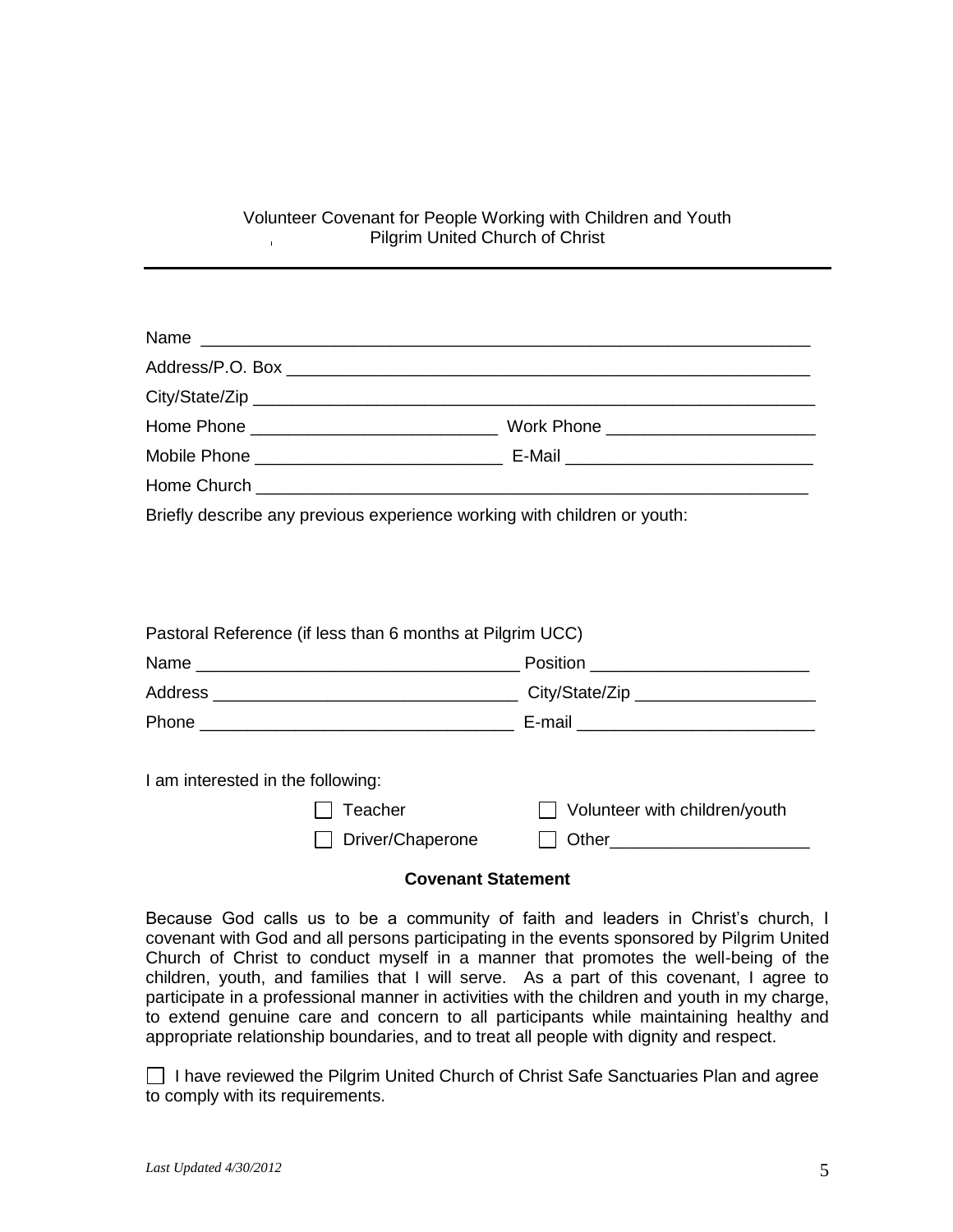Signature \_\_\_\_\_\_\_\_\_\_\_\_\_\_\_\_\_\_\_\_\_\_\_\_\_\_\_\_\_\_\_\_\_ Date \_\_\_\_\_\_\_\_\_\_\_\_\_\_\_\_\_\_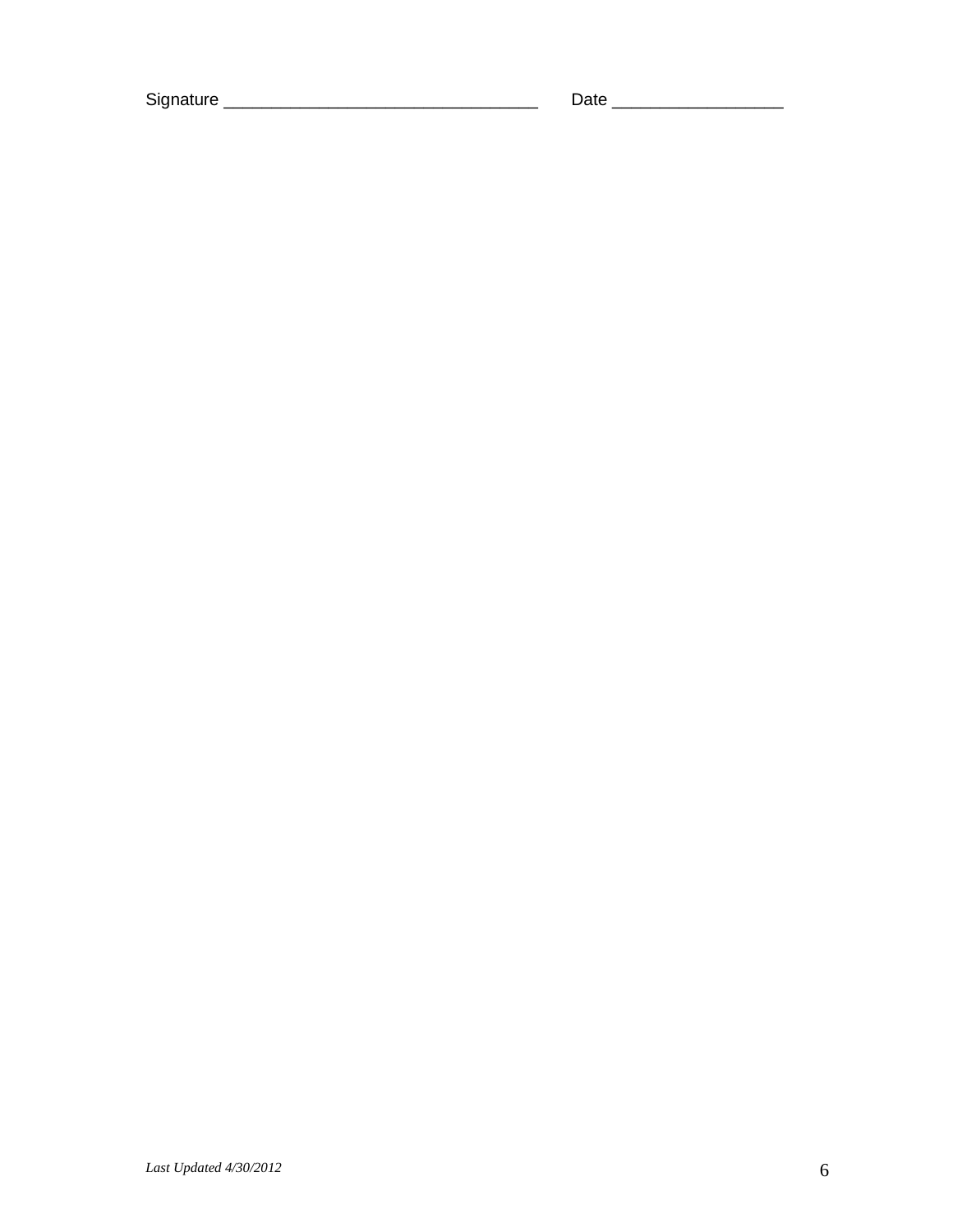# Statement of Disclosure

Pilgrim United Church of Christ

Pilgrim United Church of Christ seeks to ensure the safety of young people while they are in our care. All adults providing frequent supervision and/or leadership for Pilgrim United Church of Christ events are required to provide the following background information. This form is based on State of Wisconsin Department of Health and Family Services Form HFS-64A.

| 1. I have never been found guilty, pled guilty or no<br>contest to a criminal charge in federal, state, local,<br>military or tribal court (not including acts of civil<br>disobedience for justice issues).                                                                                                                                        |  | True        |  | Not True |
|-----------------------------------------------------------------------------------------------------------------------------------------------------------------------------------------------------------------------------------------------------------------------------------------------------------------------------------------------------|--|-------------|--|----------|
| 2. No civil lawsuits alleging actual or attempted sexual<br>discrimination, sexual harassment, sexual exploitation,<br>sexual misconduct, or physical or emotional abuse has<br>ever resulted in a judgment being entered against me,<br>been settled out of court, or been dismissed because the<br>statute of limitations has expired.            |  | <b>True</b> |  | Not True |
| 3. I have never terminated my employment, professional<br>credentials or service in a volunteer position, or had any<br>of these terminated by my supervisors for reasons<br>relating to allegations of actual or attempted sexual<br>discrimination, sexual harassment, sexual exploitation,<br>sexual misconduct, or physical or emotional abuse. |  | True        |  | Not True |
| 4. I have not been arrested or convicted of the<br>possession, use or sale of drugs within the last 7 years.                                                                                                                                                                                                                                        |  | True        |  | Not True |
| 5. I have not abused legal or illegal drugs, or alcohol<br>within the past year.                                                                                                                                                                                                                                                                    |  | <b>True</b> |  | Not True |
| 6. My driver's license has not been suspended or<br>revoked within the last 7 years due to reckless driving or<br>driving while intoxicated and/or under the influence of a<br>controlled substance.                                                                                                                                                |  | <b>True</b> |  | Not True |
| 7. There are no other facts or circumstances involving<br>my present or past actions that would call into question<br>my being entrusted with leading and supervising children<br>and/or youth.                                                                                                                                                     |  | <b>True</b> |  | Not True |
| If you answer "not true" to any of the above statements, please attach a short explanation of any                                                                                                                                                                                                                                                   |  |             |  |          |

charges, lawsuits, reasons for termination, dates, nature and place of the incident(s) leading to these, locations where any charges were filed, names and addresses and phone numbers of any employers and/or supervisors involved in terminations, and any other information you feel important to add to help us most fully understand your background.

I, \_\_\_\_\_\_\_\_\_\_\_\_\_\_\_\_\_\_\_\_\_\_\_\_\_\_\_\_\_\_\_\_\_\_\_\_\_, have truthfully completed this form, thus providing Pilgrim United Church of Christ with accurate and honest information regarding my present and past actions.

Signature Date \_\_\_\_\_\_\_\_\_\_\_\_\_\_\_\_\_\_\_\_

Authorization for Background Check Pilgrim United Church of Christ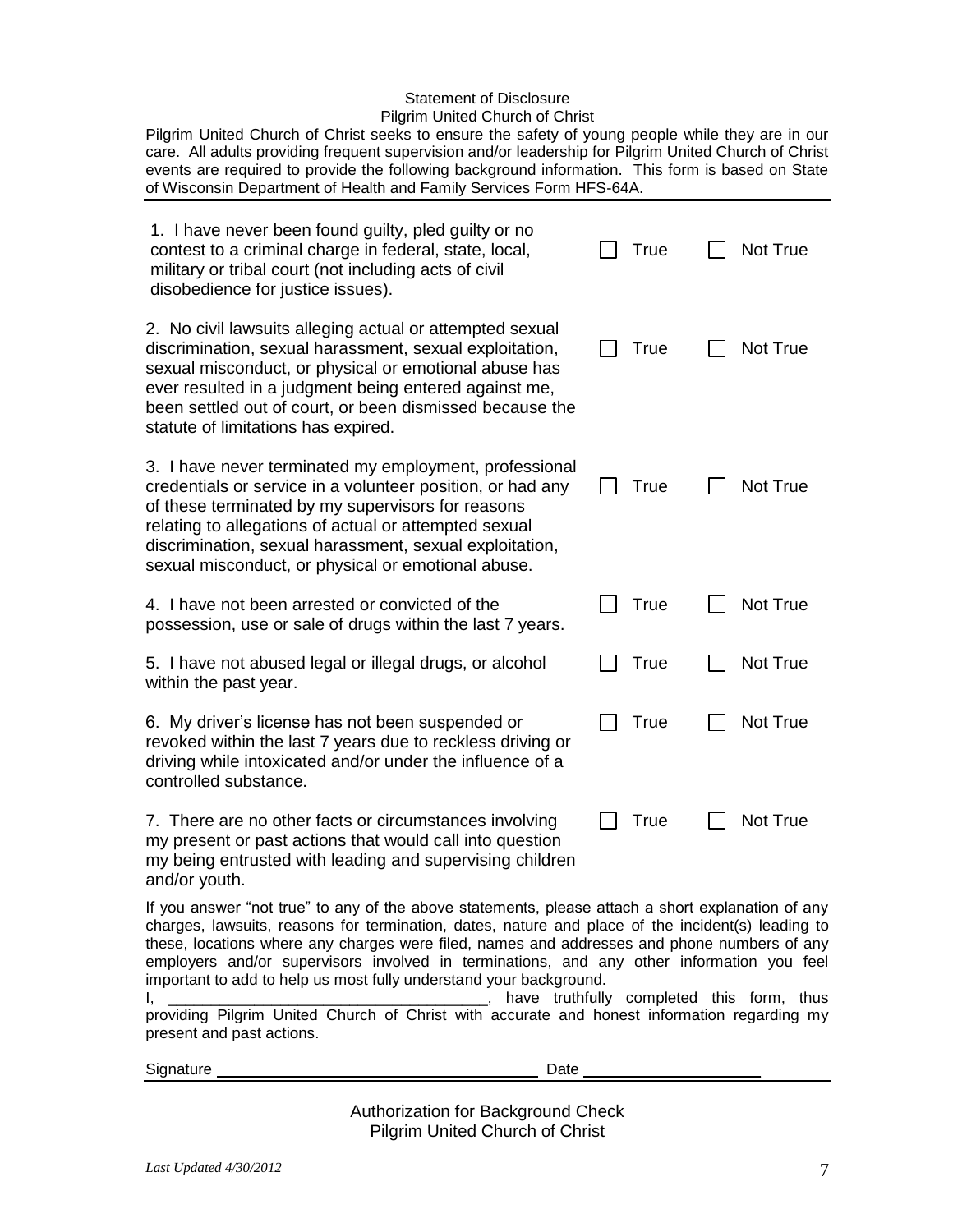As part of our dedication to ensure the safety of children and youth while they are in our care, we require all adults providing frequent supervision and/or leadership for Pilgrim United Church of Christ events to give permission for a background check to be completed.

| Previous Addresses (City and State if you cannot recall)                                                                                                                                                                                |      |  |  |
|-----------------------------------------------------------------------------------------------------------------------------------------------------------------------------------------------------------------------------------------|------|--|--|
| and the control of the control of the control of the control of the control of the control of the control of the                                                                                                                        |      |  |  |
|                                                                                                                                                                                                                                         |      |  |  |
| Any other names you have used in the past (maiden, married, etc)                                                                                                                                                                        |      |  |  |
|                                                                                                                                                                                                                                         |      |  |  |
|                                                                                                                                                                                                                                         |      |  |  |
| Christ to complete a criminal background check in order to investigate the possibility of<br>any present or past criminal actions that may be on file with relevant county, state, and/or<br>national government agencies on my behalf. |      |  |  |
|                                                                                                                                                                                                                                         | Date |  |  |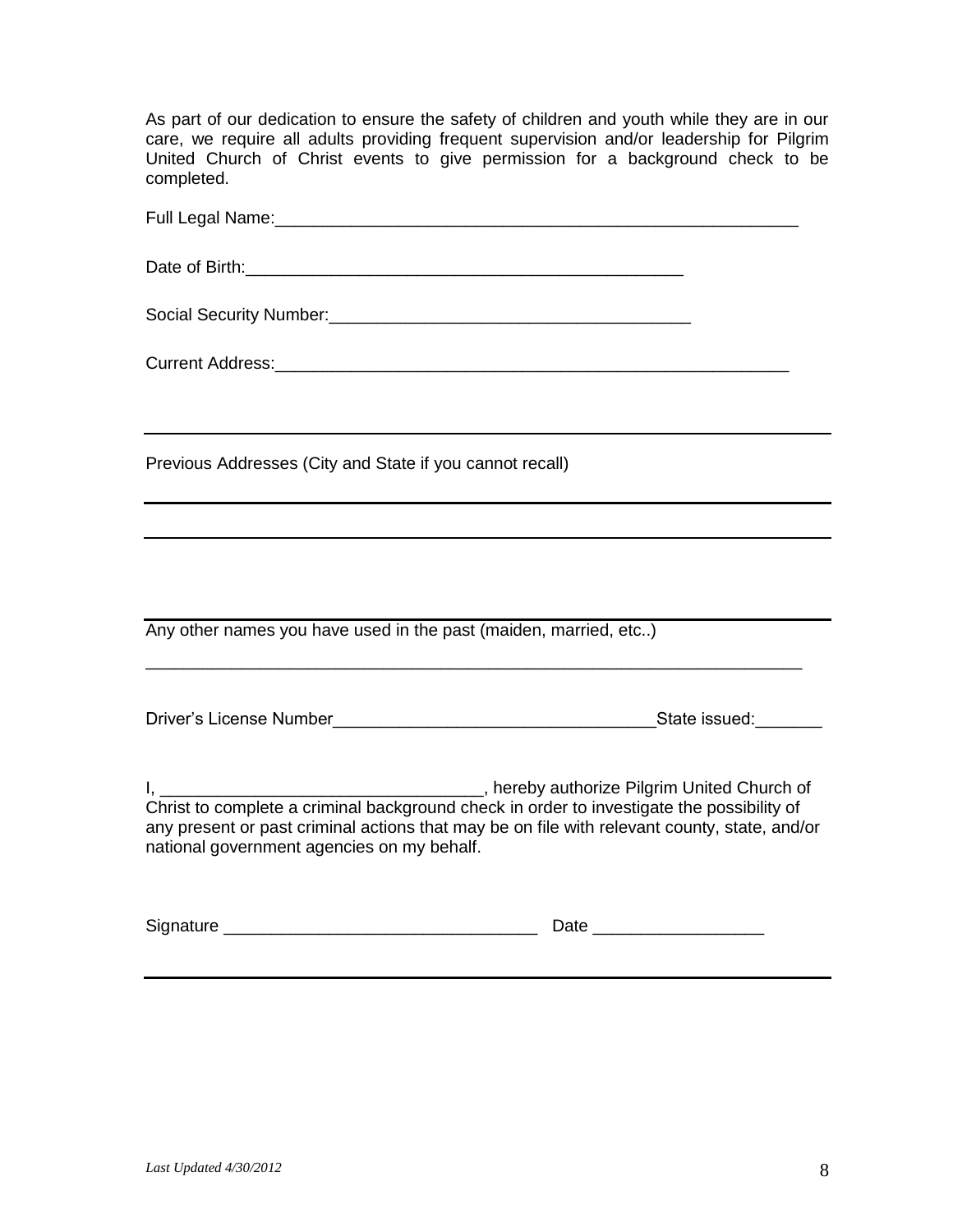## Incident Report Form Pilgrim United Church of Christ

Date: Time:

Describe the event (What happened and where)

Questions that arise from the event

Person who filed this report: (Print name and sign)